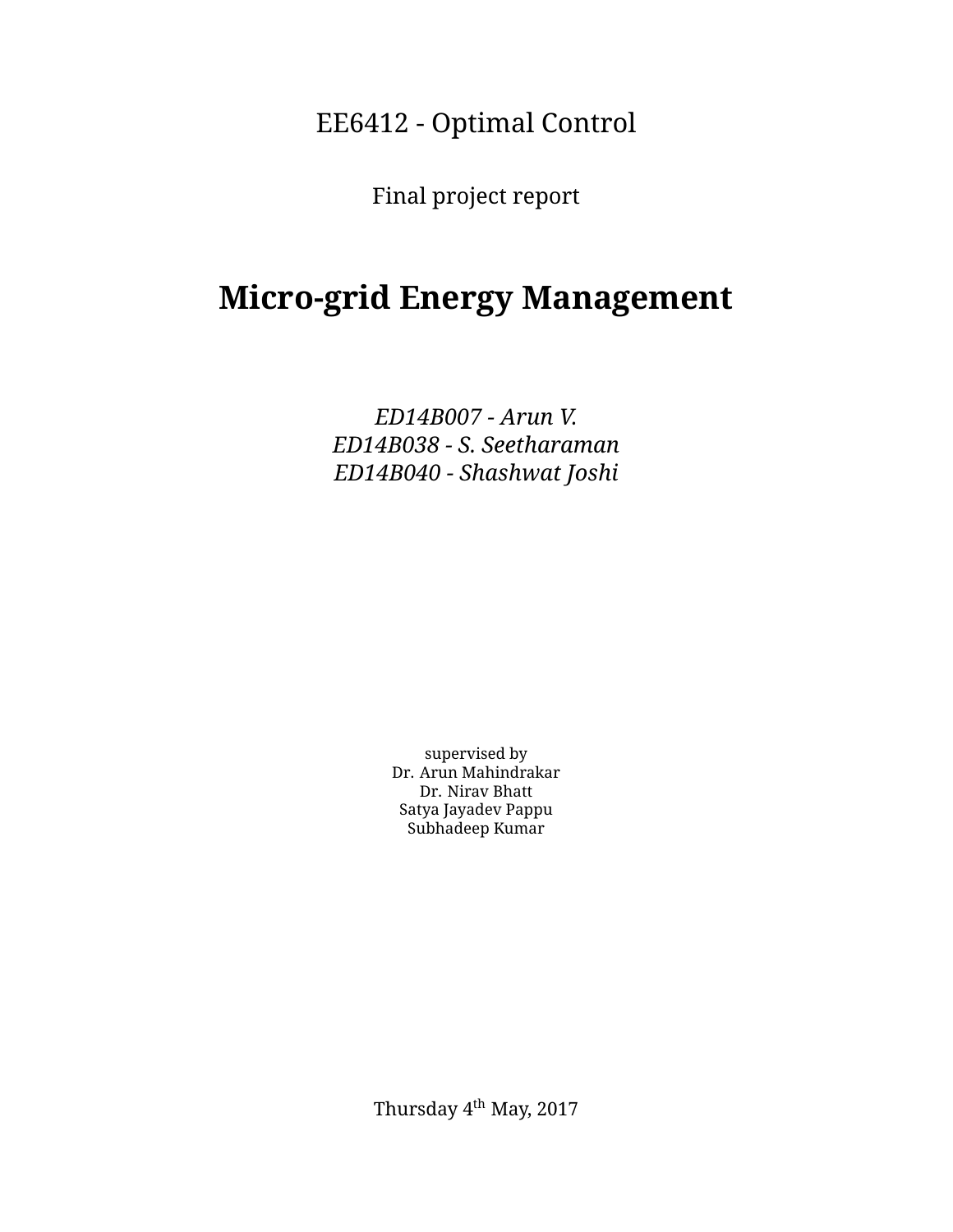## **Contents**

|  | 1 Understanding of the problem |            |                                                             |                 |
|--|--------------------------------|------------|-------------------------------------------------------------|-----------------|
|  | 1.1                            |            |                                                             | $\overline{2}$  |
|  | 1.2.                           |            |                                                             |                 |
|  | 1.3                            |            |                                                             |                 |
|  | 2 Numerical Methods            |            |                                                             |                 |
|  | 2.1                            |            | <b>Direct Simultaneous Method with Forward Euler Scheme</b> | $\overline{4}$  |
|  |                                | 2.1.1      |                                                             | $\overline{4}$  |
|  |                                | 2.1.2.     |                                                             | $\overline{4}$  |
|  | 2.2                            |            | 5                                                           |                 |
|  |                                | 2.2.1      | 5                                                           |                 |
|  |                                | 2.2.2      |                                                             | $6\phantom{1}6$ |
|  |                                | 223        |                                                             | $-6$            |
|  |                                | 224        |                                                             | 7               |
|  | 2.3                            |            |                                                             | - 8             |
|  |                                | 2.3.1      |                                                             | 8               |
|  |                                | 2.3.2.     |                                                             | -8              |
|  |                                | Conclusion |                                                             | 9               |

| 4 References |  |  |
|--------------|--|--|
|--------------|--|--|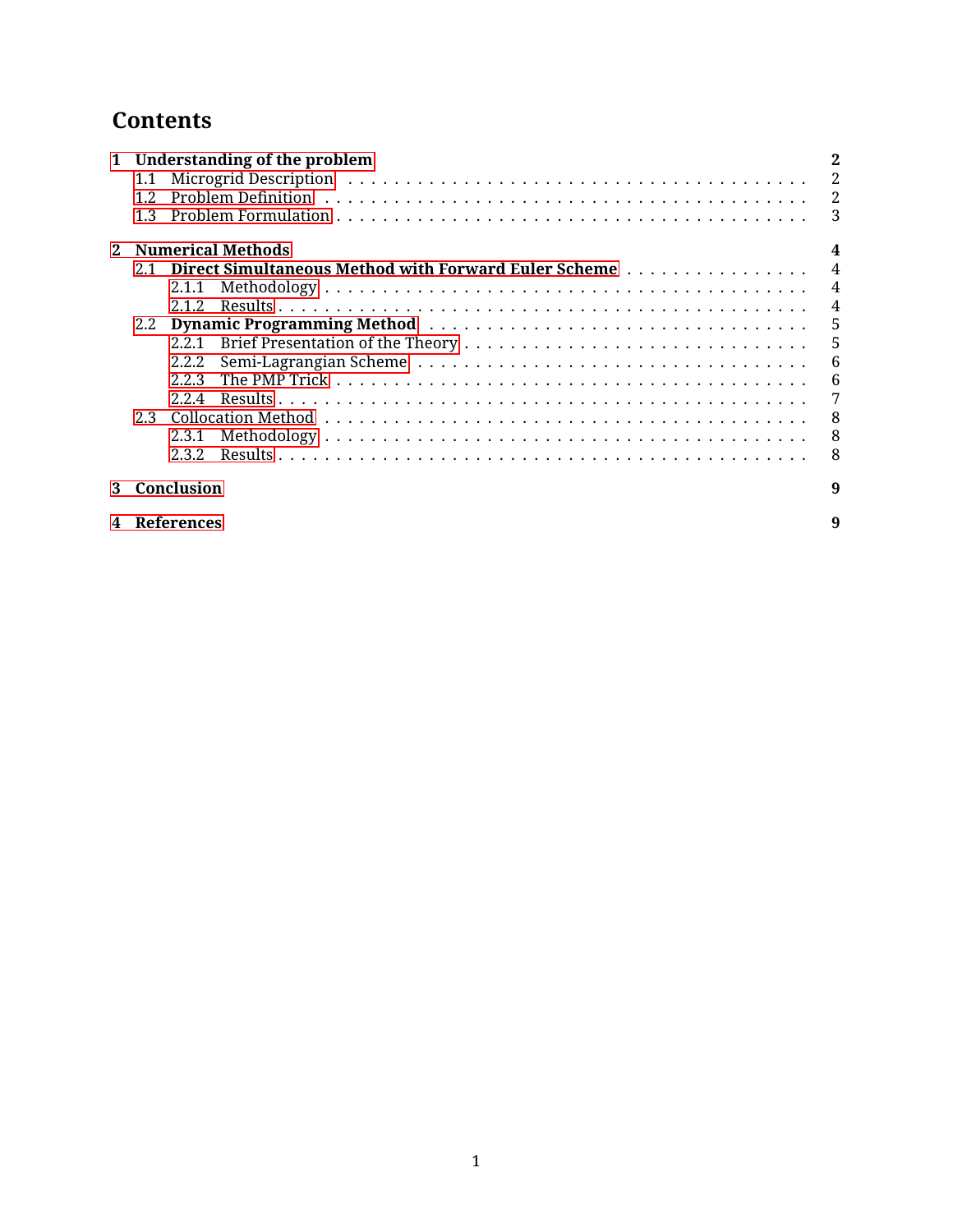## <span id="page-2-0"></span>**1** Understanding of the problem

#### <span id="page-2-1"></span>**1.1 Microgrid Description**

Micro-grids can be defined as 'Electricity distribution systems containing loads and distributed energy resources, (such as distributed generators, storage devices, or controllable loads) that can be operated in a controlled, coordinated way either while connected to the main power network or while islanded.' The objective of the problem is to reduce the cost associated with running the micro-grid, while meeting the power demand.

The model presented by Heymann et al [2] is used as a base reference. The micro-grid consists of a number of units, like power generation unit, power storing unit, energy management unit, and power consuming unit. For the problem addressed in this project, power is being generated by a photo-voltaic power plant, a diesel generator and an external power source (EPS) (similar to a macrogrid capable of providing continuous power supply). A battery energy storage system (BESS) is used to store excess power being produced for later use. An energy management system coordinates between all these units.

The cost of running the micro-grid is the sum of cost of diesel being consumed, startup cost for the generator and cost of importing power from the EPS. We assume the unit cost of importing power from the EPS is constant and also a negative cost is associated, if power is being exported to EPS. Cost associated with photo-voltaic power plant is assumed to be zero. Also we assume that there are no transmission losses in the grid. The solar power being generated cannot be controlled and is an in dependent variable. The diesel generator has minimum and maximum power that it can produce. The BESS has a limited capacity and power.

#### <span id="page-2-2"></span>**1.2 Problem Definition**

The formulation of the optimal control problem builds upon the problem presented by Heymann et al [2]. The horizon is fixed at  $T = 48$  hours. For  $t \in [0, T]$ , we denote the power supplied by the solar panels as  $P<sub>S</sub>(t)$ , the power generated by the diesel generator as  $P<sub>D</sub>(t)$ , the electricity load as  $P_L(t)$ , the power drawn from the EPS as  $P_E(t)$ . The state of charge SOC(t) of the BESS is regulated by the following equation:

<span id="page-2-4"></span>
$$
SO\dot{C}(t) = \frac{1}{Q_B}(P_I(t)\rho_I - \frac{P_O(t)}{\rho_O})
$$
\n<sup>(1)</sup>

where  $Q_B$  is the maximum capacity of the battery,  $P_I, P_O > 0$  are the input and output power of the BESS with corresponding efficiency ratios  $\rho_I, \rho_O \in [0, 1]$ .

The power equilibrium is given by:

$$
P_D + P_O + P_S + P_E - P_L - P_I + P_{slack} = 0
$$
\n(2)

The cost function is given by:

<span id="page-2-3"></span>
$$
\int_{0}^{T} (KP_D(t)^{0.9} + c_E P_E(t))dt
$$
\n(3)

with  $K$  obtained from [1]. Additional constraints are as follows:

$$
P_O(t, P_D) = -\min(0, P_S + P_D - P_L + P_{slack} + P_E)P_I(t, P_D) = \max(0, P_S + P_D - P_L + P_{slack} + P_E)
$$
 (4)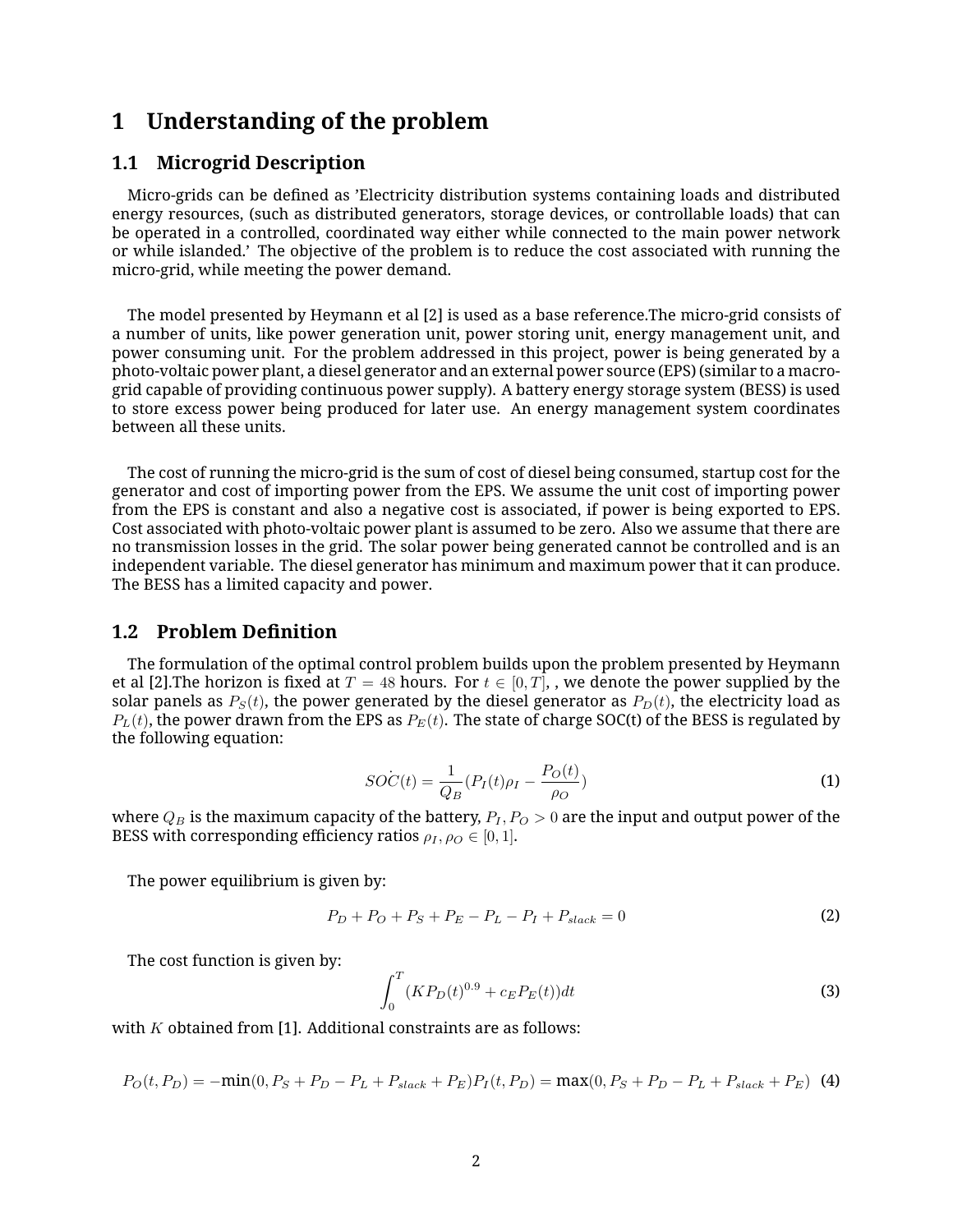<span id="page-3-2"></span>
$$
SOC(t) \in [0.2, 1] \tag{5}
$$

<span id="page-3-1"></span>
$$
P_D(t) \in \{0\} \cup [P_{min}, P_{max}] \tag{6}
$$

$$
\begin{cases}\nP_I(P_D(t), t) \in [0, 13.2] & \text{if } SOC(t) < 0.9 \\
P_I(P_D(t), t) \le 1320 * (SOC(t) - 1)^2 & \text{otherwise}\n\end{cases}
$$
\n(7)

$$
P_O(t) \in [0, 40] \tag{8}
$$

The Optimal Control problem, where  $x(t) \equiv SOC(t)$  and  $u(t) \equiv P_D(t)$ , can thus be stated as:

$$
\begin{cases}\n\text{Minimize} & J[u] = \int_0^T (Ku(t)^{0.9} + c_E^* P_E) dt & \text{from (3)} \\
\text{s.t.} & x(t) = f(u(t), t) & \text{from (1)} \\
& u(t) \in U_{x(t)} & \text{from (6)} \\
& x(t) \in C & \text{from (5)}\n\end{cases}\n\tag{9}
$$

#### <span id="page-3-0"></span>**1.3 Problem Formulation**

Based on the following assumptions, a few constraints have been relaxed:

- No slack: assuming all the power is being used up and any lack of power is being fulfilled by external power.
- $\bullet$   $\ P_D$  can take any value between 0 and  $P_D^{max}$
- Battery cannot have input and output at the same time. This has been generalized as  $P_B$ ; if  $P_B$ is negative, the battery is discharging and charging if positive. The efficiency being included accordingly in either cases.
- Upper bound on input battery power is taken to be independent of state of charge.
- Switching cost on diesel power is ignored.
- No constraint was applied on the final state of charge of battery.

Therefore the governing equations become:

<span id="page-3-4"></span>
$$
SOC(t) = \frac{P_B(t)}{Q_B}(0.8^{\frac{abs(P_B(t))}{P_B(t)}})
$$
\n(10)

$$
P_D + P_S + P_E - P_L - P_B = 0 \tag{11}
$$

The cost function is given by:

<span id="page-3-3"></span>
$$
\int_0^T (KP_D(t)^{0.9} + c_E P_E(t))dt\tag{12}
$$

Therefore, the new Optimal Control Problem can be stated as:

$$
\begin{cases}\n\text{Minimize} & J[u] = \int_0^T (KP_D(t)^{0.9} + c_E P_E(t))dt & \text{from (12)} \\
\text{s.t.} & x(t) = f(u(t), t) & \text{from (10)} \\
& u(t) \in U_{x(t)} & \text{from (6)} \\
& x(t) \in C & \text{from (5)} \\
& P_B(t) \in [-40000, 13200] \\
& P_E(t) \ge 0\n\end{cases} \tag{13}
$$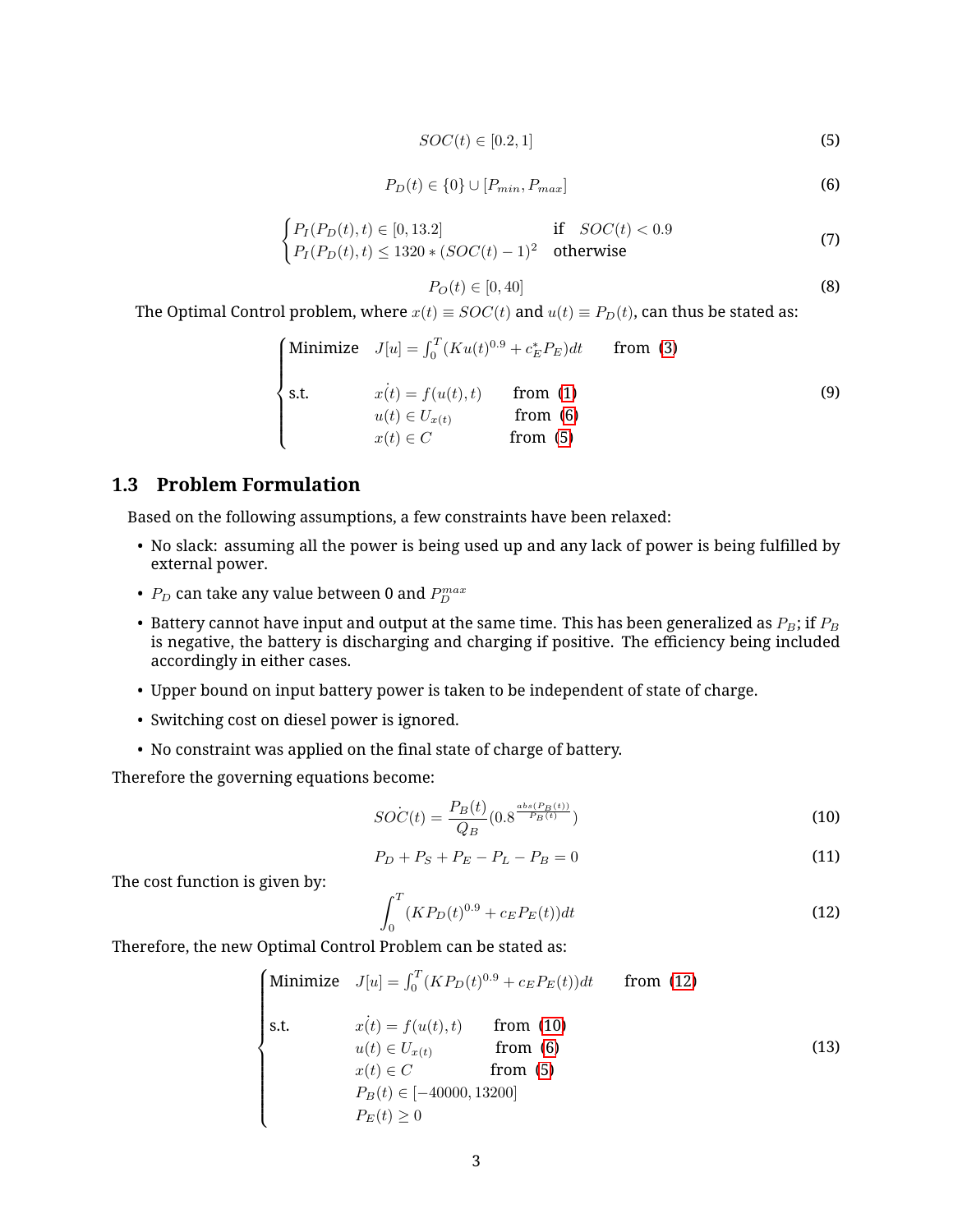### <span id="page-4-0"></span>**2** Numerical Methods

Simulations were performed with the given data sets. Based on the data set, the predictability of production of power from different sources, including the external power sources, using the deterministic or stochastic modeling was determined. The following three methods were used to approach the problem and obtaining the optimal solutions:

- Forward Euler Method
- Dynamic Programming Method
- Collocation Method

#### <span id="page-4-1"></span>**2.1 Direct Simultaneous Method with Forward Euler Scheme**

#### <span id="page-4-2"></span>2.1.1 Methodology

The solution of the differential equation at each time step  $t_k$  is obtained sequentially using current and previous information about the solution. The Forward Euler Method is a time-marching multiple-step method, where the solution at time  $t_{k+1}$  is obtained from a defined set of previous values. It is one of the most common single-step methods and has a general form:

<span id="page-4-4"></span>
$$
x_{k+1} = x_k + h_k f_k \tag{14}
$$

where  $f_k = f(x(t_k), u(t_k), t_k)$  This is an explicit method (because the value  $x(t_{k+1})$  does not appear onthe right-hand side of (14). The solution is less stable than that obtained from implicit methods like Backward Euler or Crank-Nicolson, but it requires lesser computation at each step.

To implement this method, we converted the problem into Meyer form with derivative of cost as one of the state. The other state was state of charge of battery and control were diesel power and external power. Battery power was assigned as a intermediate variable.

#### <span id="page-4-3"></span>**2.1.2 Results**

The optimal cost that was obtained from the Forward Euler scheme is  $1.4087e+06$ , the states and controls are as follows: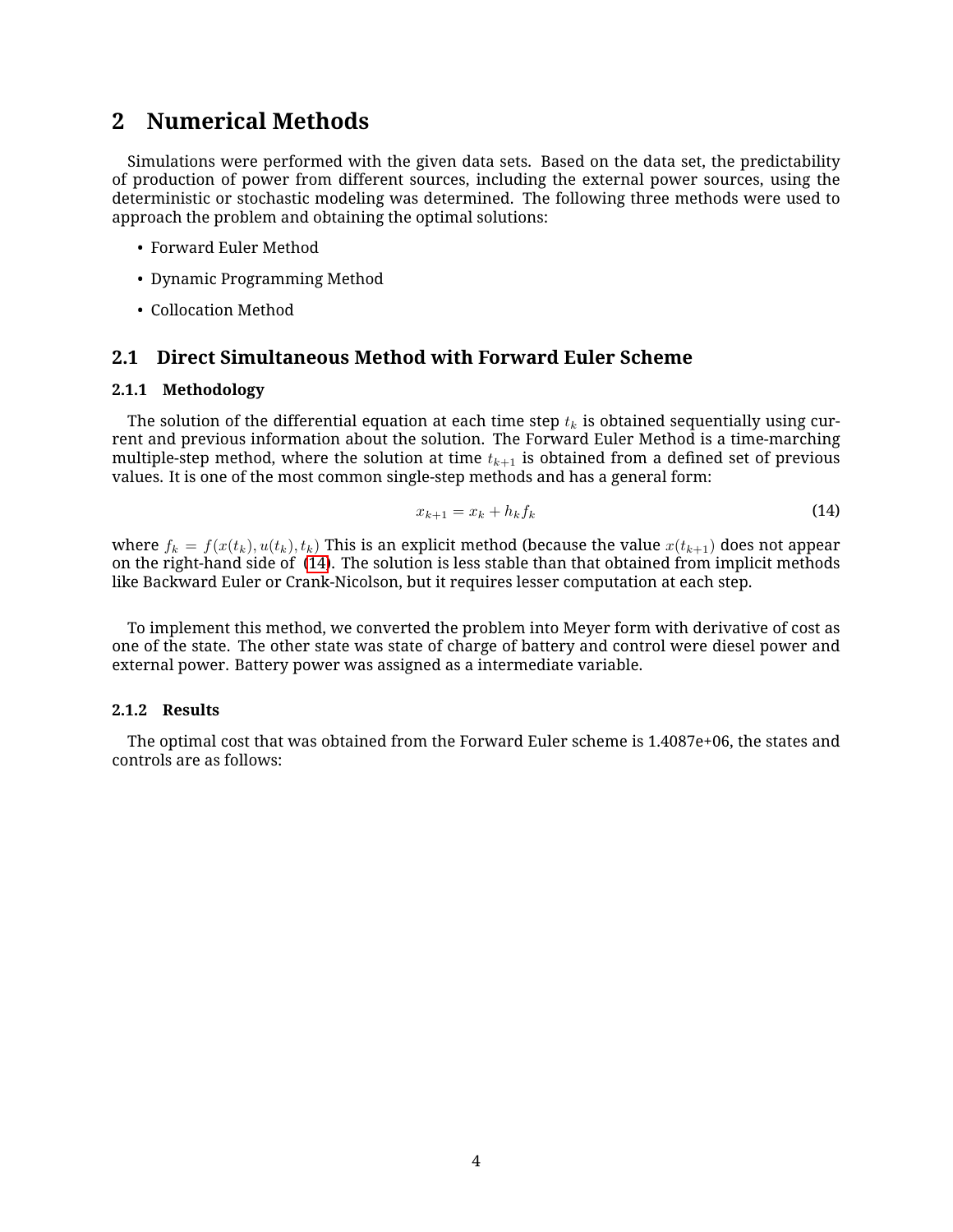

Figure 1: State of charge vs Time



Figure 2: Control Variable ( $P_D$ ) vs Time

#### <span id="page-5-0"></span>**2.2 Dynamic Programming Method**

In order to solve the DPP, we propose a semi-Lagrangian scheme. In addition, the Pontryagin Maximum Principle (PMP) can be used to give additional information on the optimal solution, which allows reducing the computational effort of the method significantly.

#### <span id="page-5-1"></span>**2.2.1 Brief Presentation of the Theory**

Let  $V(t, x_0)$  denote the value of problem (OCP) with initial time t and initial condition  $x_0$ . In R. Bellman's words, "An optimal policy has the property that whatever the initial state and initial decision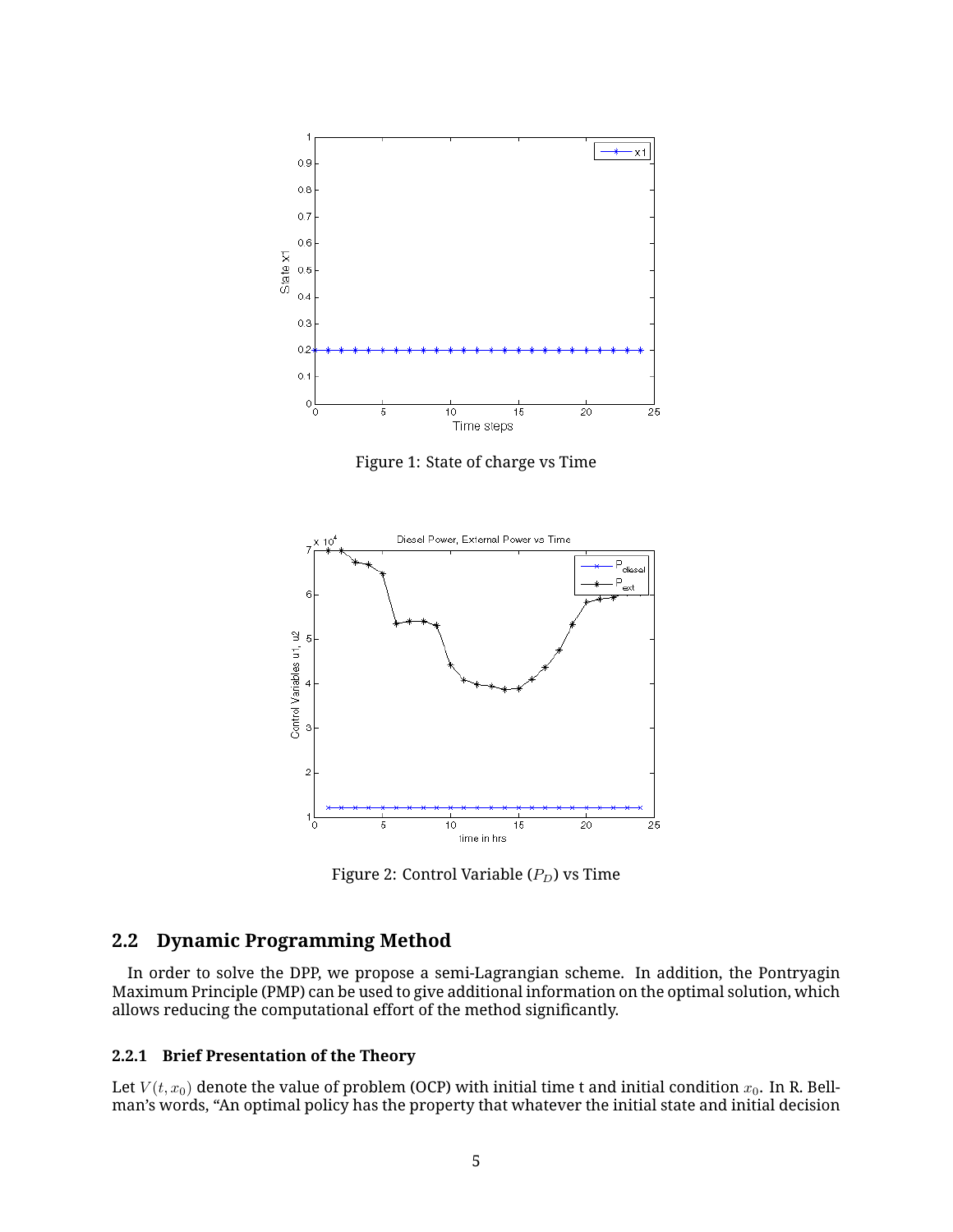are, the remaining decisions must constitute an optimal policy with regard to the state resulting from the first decision." In mathematical terms, V satisfies for  $h \in (0, T - t)$ :

<span id="page-6-2"></span>
$$
V(t, x_0) = \inf \left\{ \int_t^{t+h} l(u_t) ds + V(t+h, x(t+h)) \right\}
$$
 (15)

the infimum being taken over the set of admissible controls. In our framework, we will use an extended version of the DPP approach that handles the switchings.

#### <span id="page-6-0"></span>2.2.2 Semi-Lagrangian Scheme

TheSemi-Lagrangian scheme consists of solving a discretization of (15) over the space, backward in time. We have chosen this scheme to solve the problem because it has good stability properties, it allows large time steps and it is easy to implement. Let us motivate the scheme by first discretizing (15) in time. Given a time step h and N such that  $Nh = T$ , let us set  $t_k = kh(k = 0, 1, 2, \dots, N)$ . Denoting by  $V_k$  the "approximated" value function at  $t_k$  we have:

<span id="page-6-3"></span>
$$
V^{k}(x) = \min_{u \in U_x} \{ hl(u) + V^{k+1}(x + hf(u, t_k)) \}
$$
\n(16)

TheSemi-Lagrangian scheme is obtained from (16), by discretizing in space the state variable  $x$ and introducing interpolation operators in order to approximate  $V^{k+1}(x+hf(u,t_k))$  in terms of its values in the space grid. The scheme is solved backward in time and, under standard conditions, it isshown that it converges to the solution  $V$  of  $(15)$ .

#### <span id="page-6-1"></span>**2.2.3** The PMP Trick

The problem has an interesting property that greatly reduces the numerical computations. If  $u^*$ is the optimal control,  $x^*$  be the optimal state and  $p^*$  the Lagrange multiplier associated with the dynamics constraint  $\dot{x}(t) = f(t, u(t))$ . Defining the Hamiltonian  $H(u, p, t) \equiv pf(u, t) + l(u)$ , the PMP says that,

$$
H(u^*, p^*, t^*) \ge H(u, p^*, t^*) \quad \forall \quad t \in [0, T] \quad and \quad u \in U_{x^*}
$$
 (17)

Since  $u \to H(u, p^*, t^*)$  is strictly concave piecewise, it can attain its minimum at only one of the extreme points of the pieces. Also taking the constraints into account, we have at most five possible optimal controls. Moreover, the values of those controls can be computed explicitly, since they do notdepend on p. Therefore, when doing the minimization in (16), we can test only those controls in stead of discretizing the control space, gaining both in speed and precision. We test the five cases:

- 1.  $P_D = P_{min} = 0$  (minimum power),
- 2.  $P_D = P_{max} = 12000$  (maximum power),
- 3.  $P_D$  such that  $SOC = 0$  (battery unused),
- 4.  $P_D$  such that  $P_B = 13.2 = P_B^{max}$ , (maximal charge),
- 5.  $P_D$  such that  $P_B = -40$  (maximal discharge)

It should be noted that the specific structure of the problem permits such computational simplification. More precisely, we use the fact that all the candidate values for the optimal control do not depend on the adjoint state p and therefore can be evaluated and tested when computing the value function. In the general case, the control that minimizes the Hamiltonian is expressed from both the state and adjoint state, the latter being unavailable in the DPP approach (the adjoint actually corresponds to the gradient, with respect to the state variable, of the value function  $V^k$ ).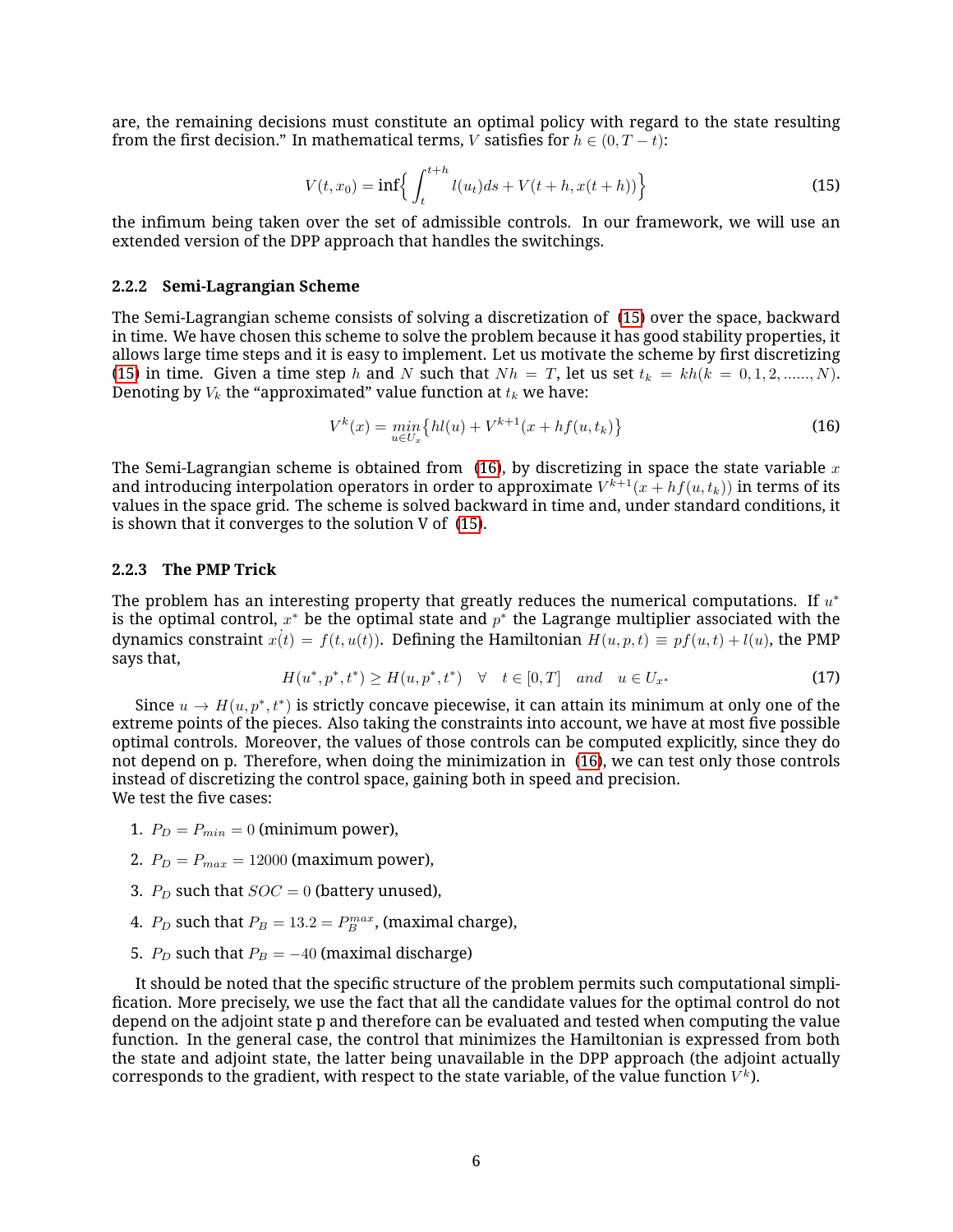While implementing this method, choices of control were limited to a discrete set of controls, obtained from PMP. Controls were taken as diesel power and battery power, and their values limited to the cases mentioned above. Minimum cost was calculated while back-stepping from the terminal stage to the initial stage and finding the optimal path.

#### <span id="page-7-0"></span>**2.2.4 Results**

The results that were obtained from applying the DP method to the problem are as follows:



Figure 3: State of Charge vs Time



Figure 4: Diesel Power ( $P_d$ ) and External Power ( $P_E$ ) vs Time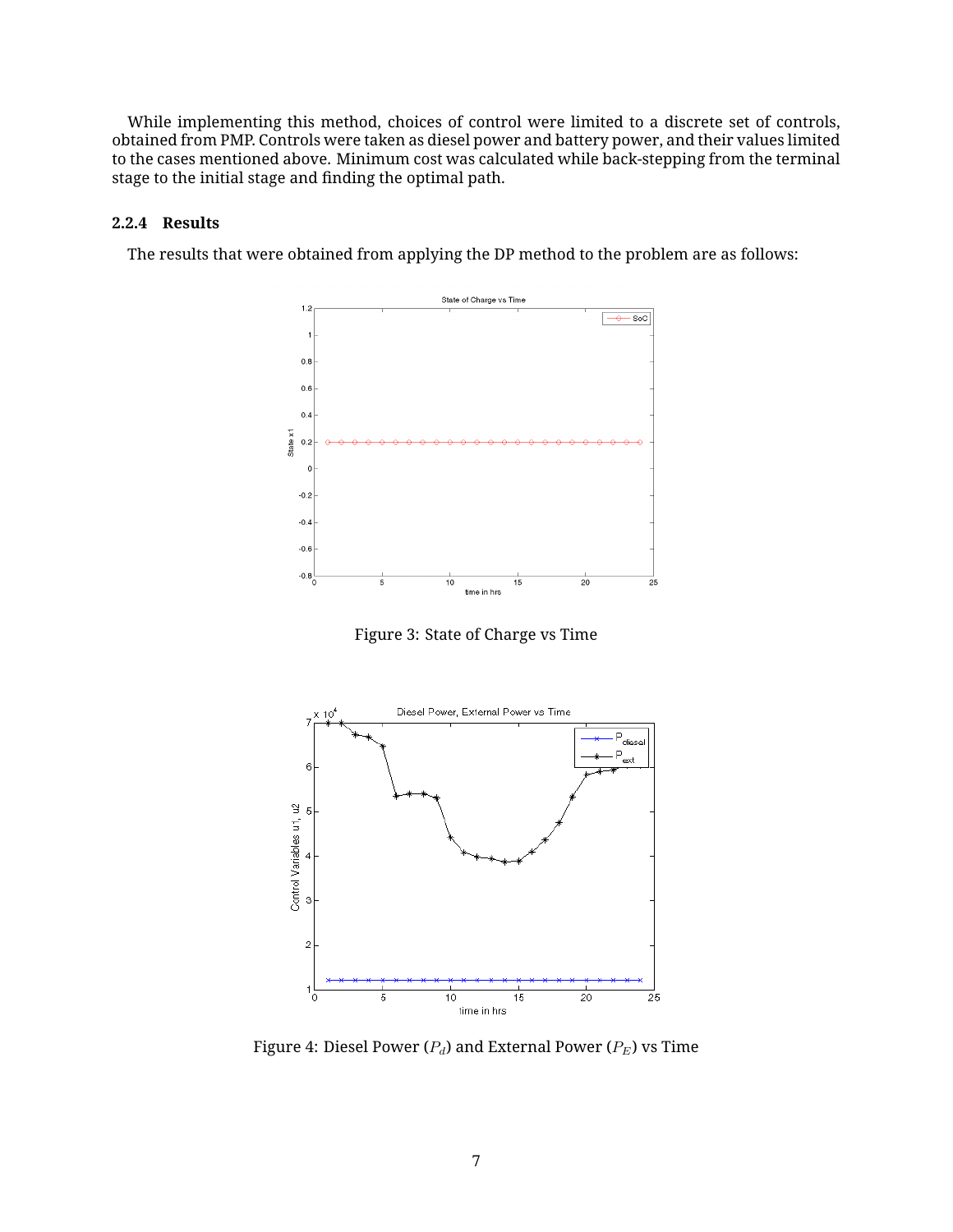#### <span id="page-8-0"></span>**2.3 Collocation Method**

#### <span id="page-8-1"></span>**2.3.1 Methodology**

PROPT is a software package run on Matlab, intended to solve dynamic optimization problems. Such problems are usually described by:

- A state-space model of a system. This can be either a set of ordinary differential equations (ODE) or differential algebraic equations (DAE).
- Initial and/or final conditions (sometimes also conditions at other points).
- A cost functional, i.e. a scalar value that depends on the state trajectories and the control function.
- Additional equations and variables that, for example, relate the initial and final conditions to each other.

PROPT uses pseudo-spectral collocation methods for solving optimal control problems. The solution takes the form of a polynomial, and this polynomial satisfies the DAE and the path constraints at the collocation points (Note that both the DAE and the path constraints can be violated between collocation points). The default choice is to use Gauss points as collocation points, although the user can specify any set of points to use.

The problem was converted into Meyer form. State of charge and derivative of cost were taken as the state variables and diesel power and external power were taken as control. Both the states and controls were discretized using collocation method. The problem was modeled, discretized and optimized using *Tomlab PROPT* software.

#### <span id="page-8-2"></span>**2.3.2 Results**

The optimal cost was found to be  $1.3984e+06$ , and the controls and states are as follows:



Figure 5: State of Charge vs Time